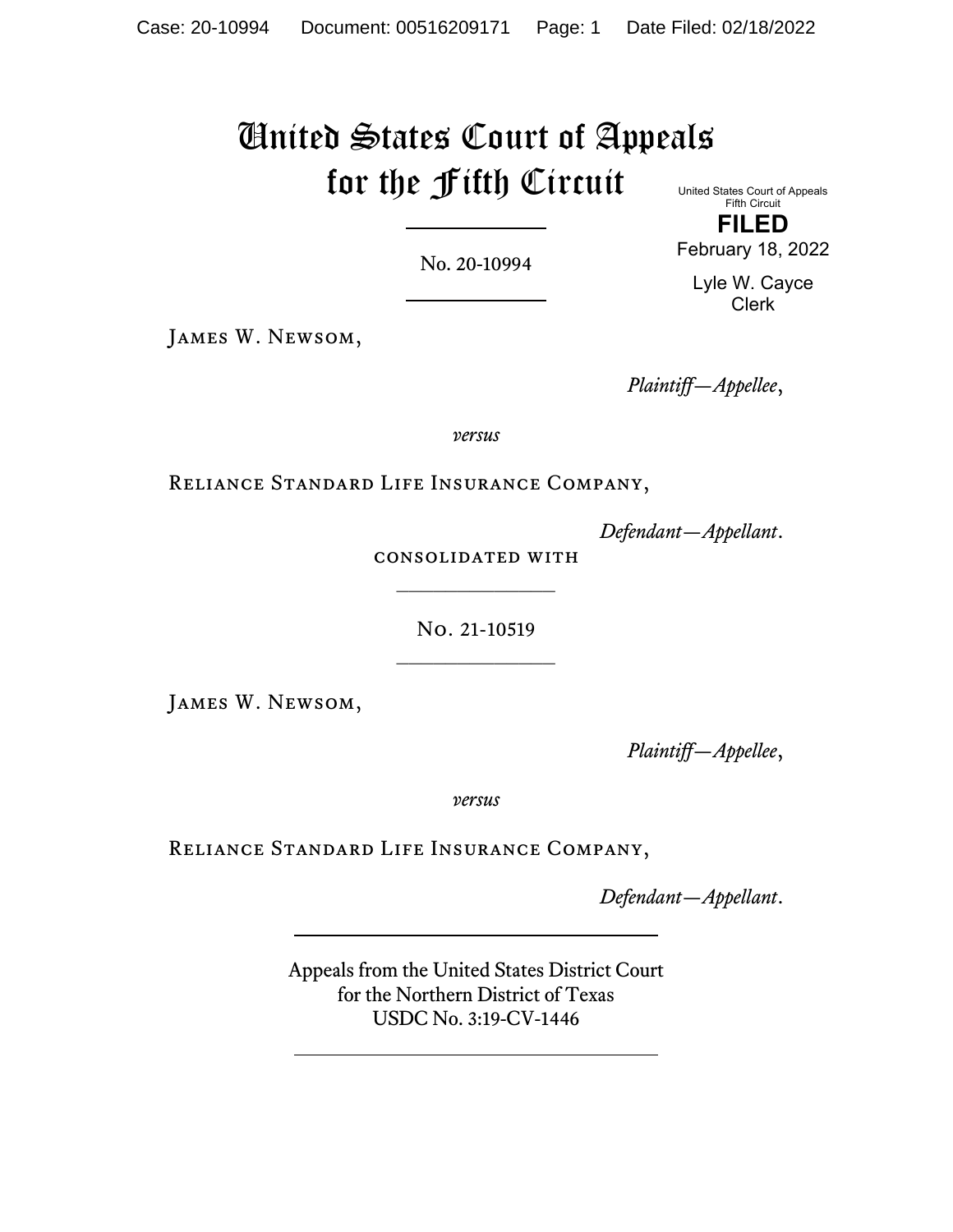# Before Higginbotham, Stewart, and Wilson, *Circuit Judges*. Cory T. Wilson, *Circuit Judge*:

This is an Employee Retirement Income Security Act (ERISA) case. Lereta, LLC maintained an ERISA-governed benefits plan that provided short-term disability (STD) and long-term disability (LTD) to its employees, including James W. Newsom. Reliance Standard Life Insurance Company issued the policies that funded these benefits and served as the benefits claims administrator. Newsom filed this suit following Reliance's determination that he was ineligible for LTD benefits. The parties agreed to a trial upon submission of documentary evidence but disagreed upon the issues properly before the district court. The district judge entered an order in favor of Newsom, both finding that he was eligible for LTD benefits and awarding them. Reliance appealed.

We affirm the judgment of the district court as to Newsom's eligibility for LTD benefits and alleged date of disability. But we vacate the judgment as to Newsom's entitlement to LTD benefits and remand with instructions for the district court to remand Newsom's claim to the administrator for further proceedings consistent with this opinion.

### **I.**

In 2017, Newsom worked as a software architect for Lereta, where he had been employed for 23 years. He had health problems dating back to 1999, including chronic fatigue syndrome, fibromyalgia, depression, and attention deficit hyperactivity disorder. By September 2017, his health deteriorated to the point that he could no longer work a 40-hour week. Lereta reduced Newsom's scheduled work week to 32 hours (eight hours per day, Monday through Thursday), which was still considered full time. But Newsom was unable consistently to work even a full 32-hour week. He was last scheduled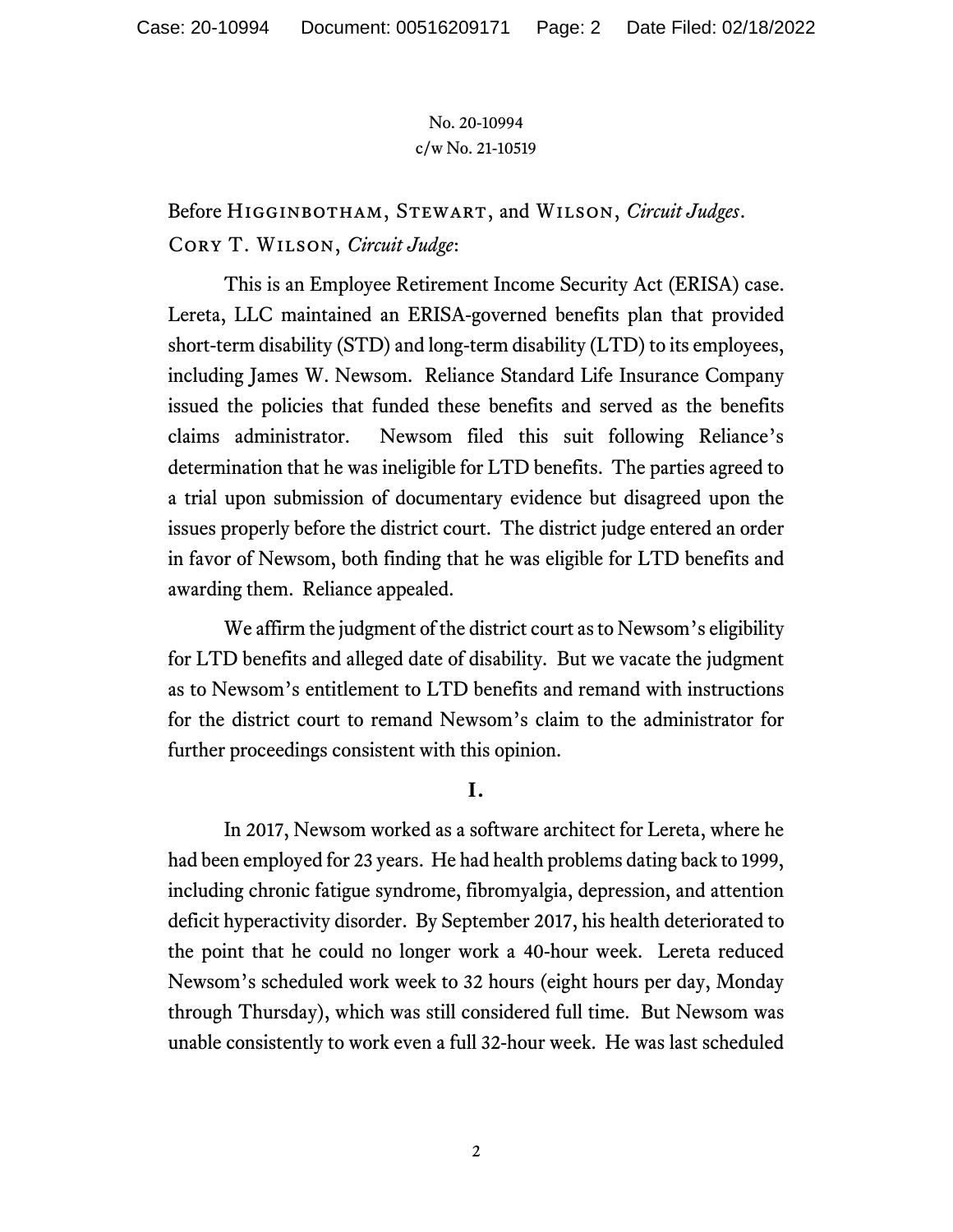to work 32 hours the week of October 16–20, 2017. Thereafter, Lereta placed Newsom on part-time status, scheduling him for less than 30 hours per week. Newsom continued to work part time until January 30, 2018, when he became unable to work at all.

On February 22, 2018, Newsom submitted an Initial Statement of Claim for STD benefits to Reliance. Reliance did not receive that paperwork, so he resubmitted it on March 23, 2018. On the claim form, Newsom listed his last day of work as January 30, 2018, and noted that he was "first unable to work because of [his] disability" on January 29, 2018. Newsom's treating physician likewise indicated that Newsom became "continuously unable to work" on January 29, 2018. However, Newsom's physician also estimated that he would be able to return to work by August 1, 2018. Lereta indicated on the claim form that Newsom had worked four days per week for seven hours per day (28 hours/week) before he stopped working altogether.

Based on this information, Reliance initially denied Newsom's STD claim, referencing January 31, 2018, as the date of loss and noting that Lereta indicated Newsom had been working only 28 hours per week prior to that date, meaning he did not qualify as a full-time active employee and thus did not qualify for benefit coverage. Citing the termination language in the STD policy, Reliance explained that Newsom was no longer "eligible" for coverage because he was not working "full time" prior to becoming disabled.

Certain provisions of the applicable Reliance policies<sup>[1](#page-2-0)</sup> are particularly pertinent to Newsom's claim and Reliance's evaluation of it, as they set forth who was eligible for benefits and defined covered disabilities:

<span id="page-2-0"></span><sup>&</sup>lt;sup>1</sup> The provisions are excerpted from Reliance's LTD policy. Reliance's STD policy is substantially similar; however, its definition of "Partially Disabled" is distinct from that in the LTD policy, in that the STD policy defines the term as "the Insured is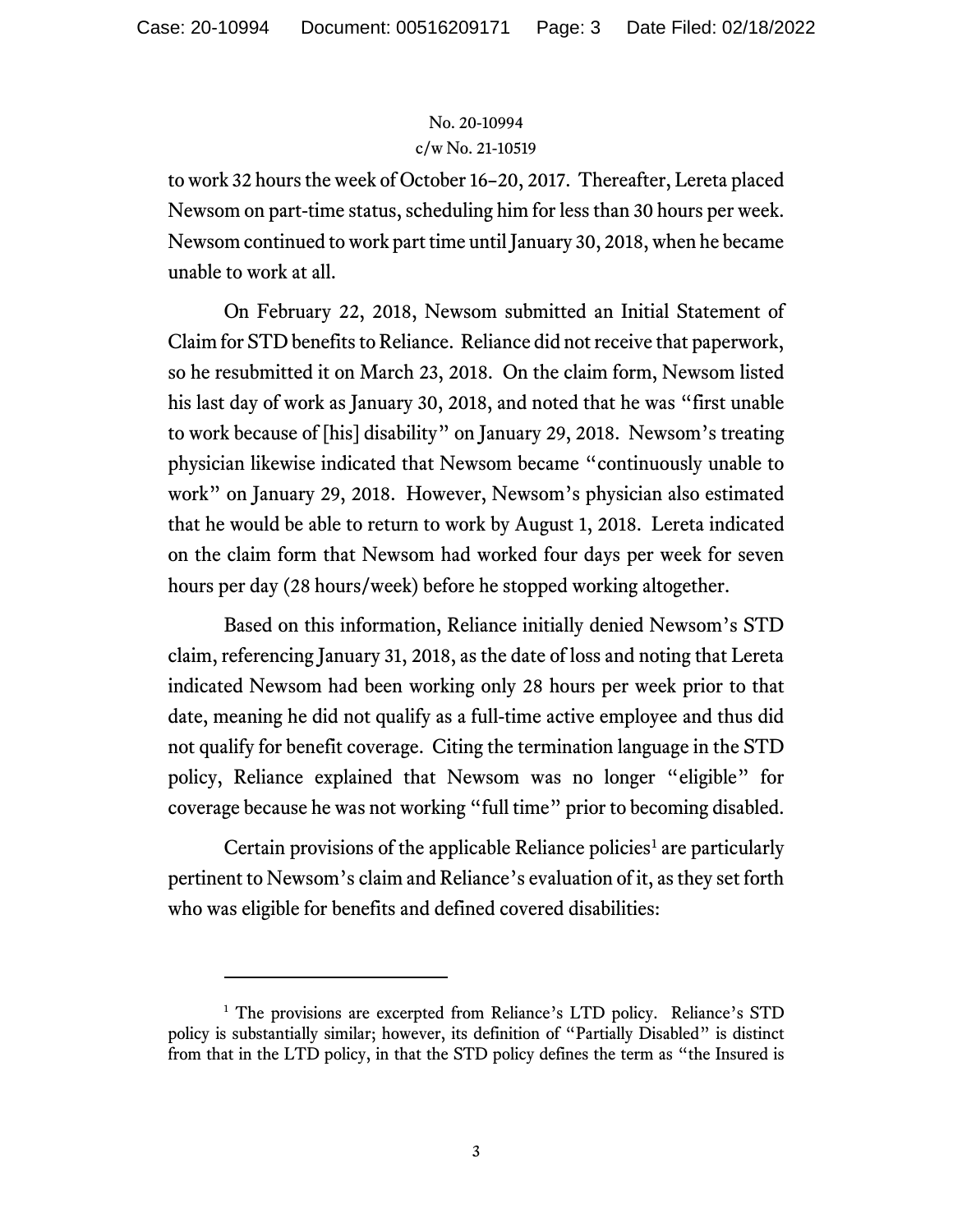. . .

. . .

#### No. 20-10994

#### c/w No. 21-10519

ELIGIBLE CLASSES: Each active, Full-time employee of LERETA, . . . effective November 1, 2015, as amended through January 1, 2018, except any person employed on a temporary or seasonal basis . . . .

"Full-time" means working for you for a minimum of 30 hours *during a person's regular work week*.

"Totally Disabled" and "Total Disability" mean, that *as a result of an Injury or Sickness:*

> (1) during the Elimination Period and for the first 24 months for which a Monthly Benefit is payable, an Insured cannot perform the material duties of his/her Regular Occupation;

> > (a) "Partially Disabled" and "Partial Disability" mean that *as a result of an Injury or Sickness* an Insured is capable of performing the material duties of his/her Regular Occupation on a parttime basis or some of the material duties on a fulltime basis. An Insured who is Partially Disabled will be considered Totally Disabled, except during the Elimination Period;

> > (b) "Residual Disability" means being Partially Disabled during the Elimination Period. Residual Disability will be considered Total Disability; and

(2) after a Monthly Benefit has been paid for 24 months, an Insured cannot perform the material duties of Any Occupation. We consider the Insured Totally Disabled if due to an Injury or Sickness he or she is capable of only

unable to perform the material duties of his/her own job and is under the regular care of a Physician."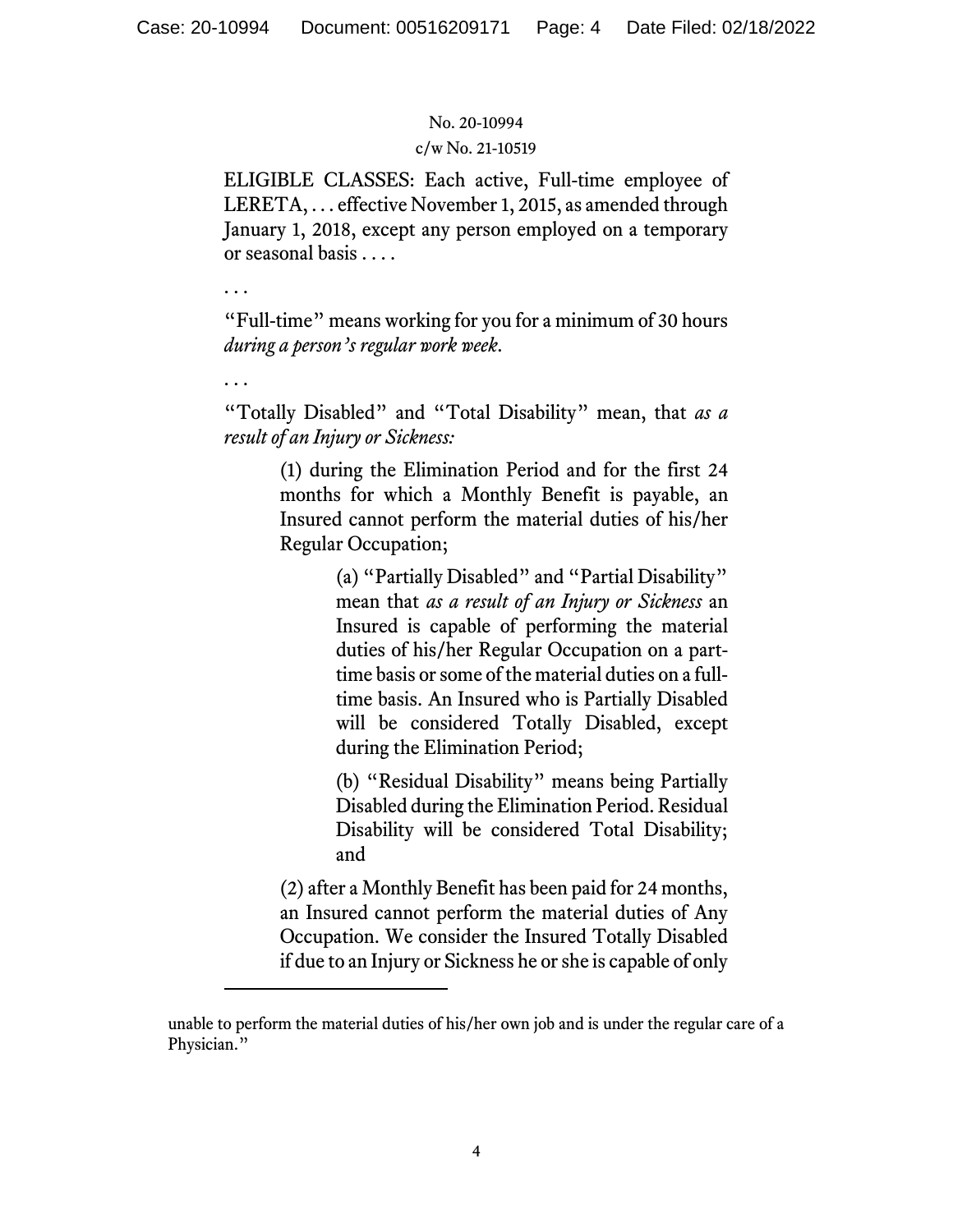. . .

#### No. 20-10994

#### c/w No. 21-10519

performing the material duties on a part-time basis or part of the material duties on a full-time basis.

TERMINATION OF INDIVIDUAL INSURANCE: The insurance of an Insured will terminate on . . . the date the Insured ceases to meet the Eligibility Requirements . . . .

(Emphasis added). Critically for this case, the policies did not define "regular work week."

Relying on these policy provisions, Newsom appealed Reliance's initial denial of his STD claim, contending that Reliance had incorrectly determined his date of "disability," i.e., when Newsom could no longer "perform the material duties of his/her regular [o]ccupation." He asserted the true date of disability occurred the week of October 16, 2017—his last scheduled 32-hour work week—because his disability required him to work a reduced schedule (28 hours/week) after that week. Newsom further contended that the number of hours that he *actually worked* per week was irrelevant because his "regular" work week, i.e., his schedule set by Lereta, was full time (30+ hours/week) through the week of October 16, 2017. Upon further review, Reliance's STD claim examiner agreed, determining that Newsom's date of disability was October 23, 2017. Reliance thus paid Newsom STD benefits for the 26-week maximum STD benefit period (October 30, 2017 (Newsom's eighth day of disability, per the terms of the policy) to April 30, 2018). [2](#page-4-0)

Newsom also applied for LTD benefits. But Reliance's LTD examiner denied Newsom's claim. As with Newsom's initial STD denial, the LTD examiner determined that Newsom's date of disability was January

<span id="page-4-0"></span><sup>2</sup> Newsom received partial disability benefits from October 30, 2017 to January 29, 2018, when he became unable to work at all. He received full STD benefits thereafter.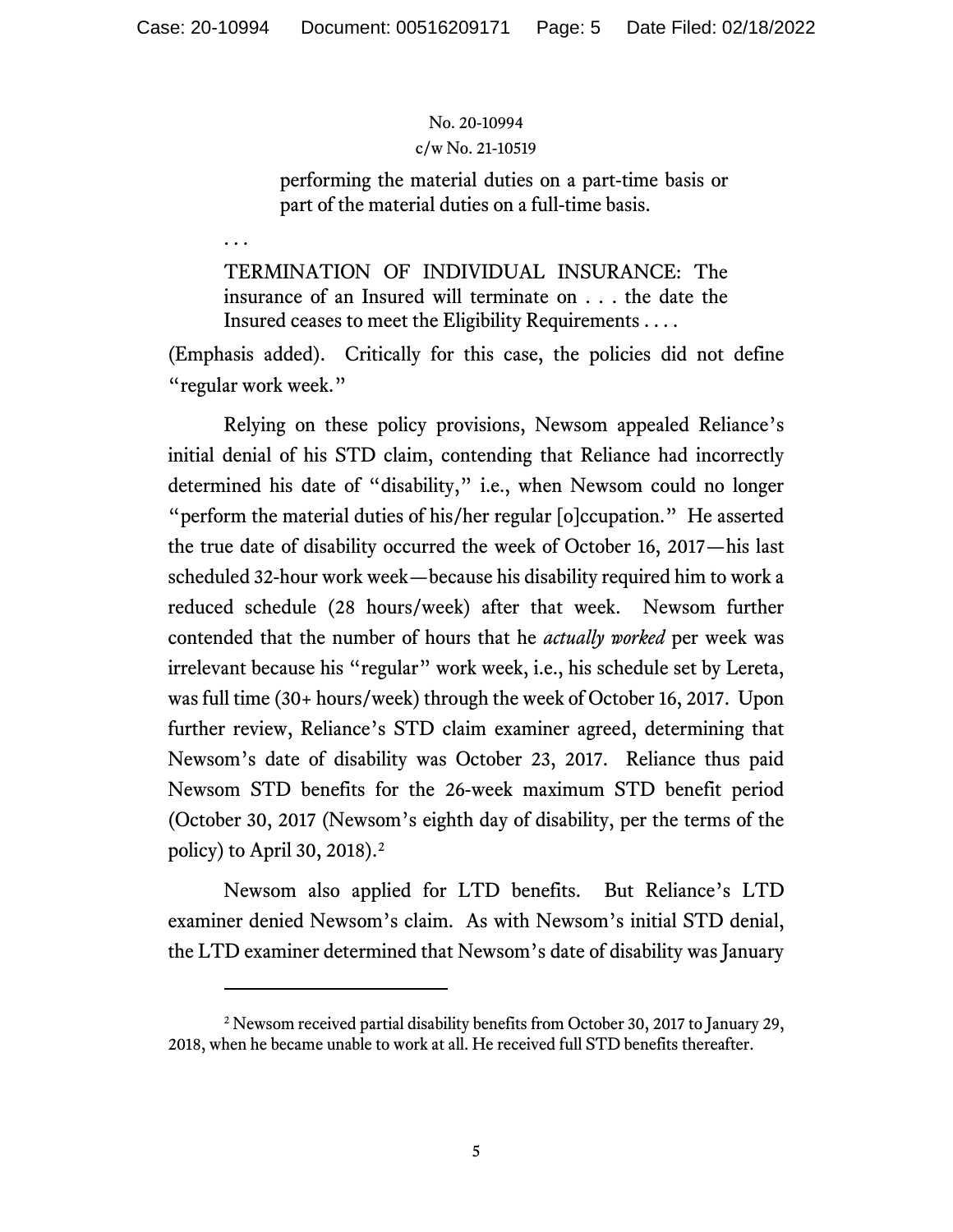31, 2018, and that because Newsom did not work at least a 30-hour week (i.e., full time) in the weeks prior to that date, he was ineligible for LTD benefits. Newsom appealed the denial, but unlike his STD appeal, Reliance affirmed its decision to deny Newsom LTD benefits.

Newsom then filed this action, challenging Reliance's denial of LTD benefits under 29 U.S.C.  $\S$  1132(a)(1)(B) of ERISA. He also sought to recover attorneys' fees and costs pursuant to  $\S 1132(g)$ . In his complaint, Newsom contended that Reliance's interpretation of the "full-time" provision in its LTD policy was unreasonable because an employee would fall in and out of coverage based on the number of hours that employee actually worked each week. The parties agreed to a trial upon submission of documentary evidence,<sup>[3](#page-5-0)</sup> and the district court ruled for Newsom, concluding that Reliance erroneously denied Newsom LTD benefits.

The district court's holding rested on its interpretation of the term "regular work week" as used in the definition of "full-time" in the LTD policy. The district court agreed with Newsom that "regular work week" essentially meant "normal, ordinary, standard work week" or "scheduled work week" and disagreed with Reliance's view that "actual hours worked" were determinative. To arrive at this conclusion, the district court conducted a textual analysis of the word "regular" using the Oxford English Dictionary definition ("Having the usual, typical, or expected attributes, qualities, parts, etc.; normal, ordinary, standard.") as well as the Merriam-Webster dictionary definition ("normal, standard").

<span id="page-5-0"></span>The court noted several advantages to its "scheduled work week" definition, including that "it removes minor variations in actual hours worked from the eligibility determination and makes eligibility more

<sup>&</sup>lt;sup>3</sup> This included the administrative record as well as trial briefing by the parties.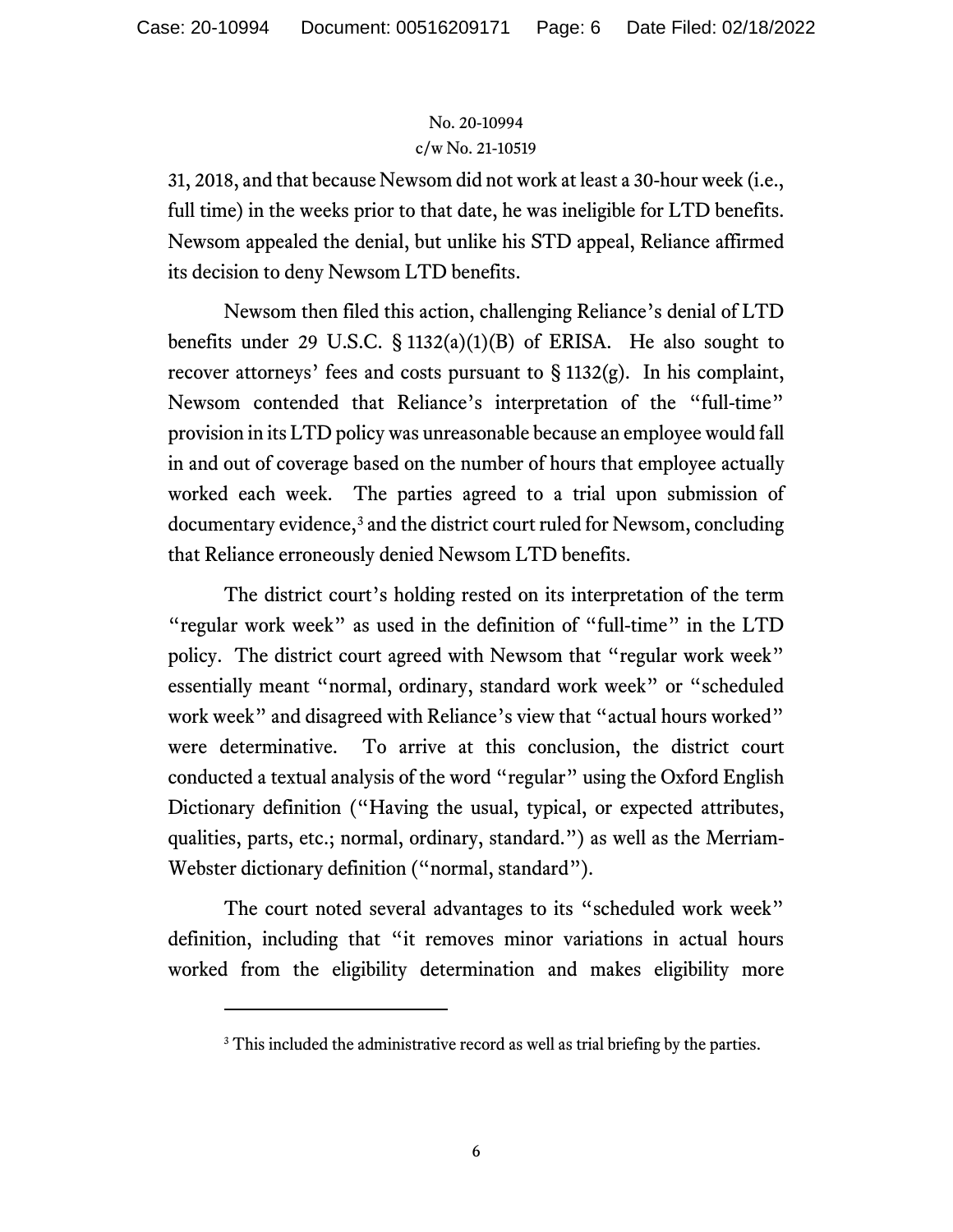predictable and ascertainable." Along these same lines, the court concluded that it "leaves the employer in control over which employees are full time and which are part time." Applying its definition, the district court determined that because Newsom was *scheduled* to work 32-hour weeks through the week of October 16, 2017,<sup>[4](#page-6-0)</sup> he was a full-time employee for the purposes of the LTD policy regardless of whether he actually worked more than 30 hours each of those weeks.

The district court next resolved Newsom's date of disability. Newsom, consistent with the STD claim examiner, asserted that his date of disability was October 23, 2017. Reliance and the LTD claim examiner disagreed, asserting that Newsom's date of disability was January 31, 2018 the day after Newsom became unable to work at all. The district court again agreed with Newsom, finding that as of October 23, 2017, "Newsom was unable to perform the material duties of his job on a full time basis," and concluded Newsom was therefore partially disabled as of that date.<sup>[5](#page-6-1)</sup> Based on these findings, the court without further analysis concluded "that the undisputed record show[ed] that Newsom is disabled and entitled to [LTD] benefits in the amount of \$194,290.72."

Reliance timely appealed, contending (1) the district court erred in its interpretation of "regular work week" under the LTD policy, rendering its determination that Newsom was eligible for LTD benefits erroneous; (2) the district court erred in finding October 23, 2017, as Newsom's date of

<span id="page-6-0"></span><sup>&</sup>lt;sup>4</sup> The district court explained that although "the exact date is unclear[,]" "Lereta placed Newsom on part-time status (scheduled <30 hours per week) on or around October 23, 2017."

<span id="page-6-1"></span><sup>&</sup>lt;sup>5</sup> The court was also persuaded by Reliance's own determination that, for his STD claim, October 23, 2017 was Newsom's date of disability. The court concluded that based on the record, "it [wa]s undisputed that Newsom was partially disabled beginning October 23, 2017, and totally disabled beginning January 31, 2018."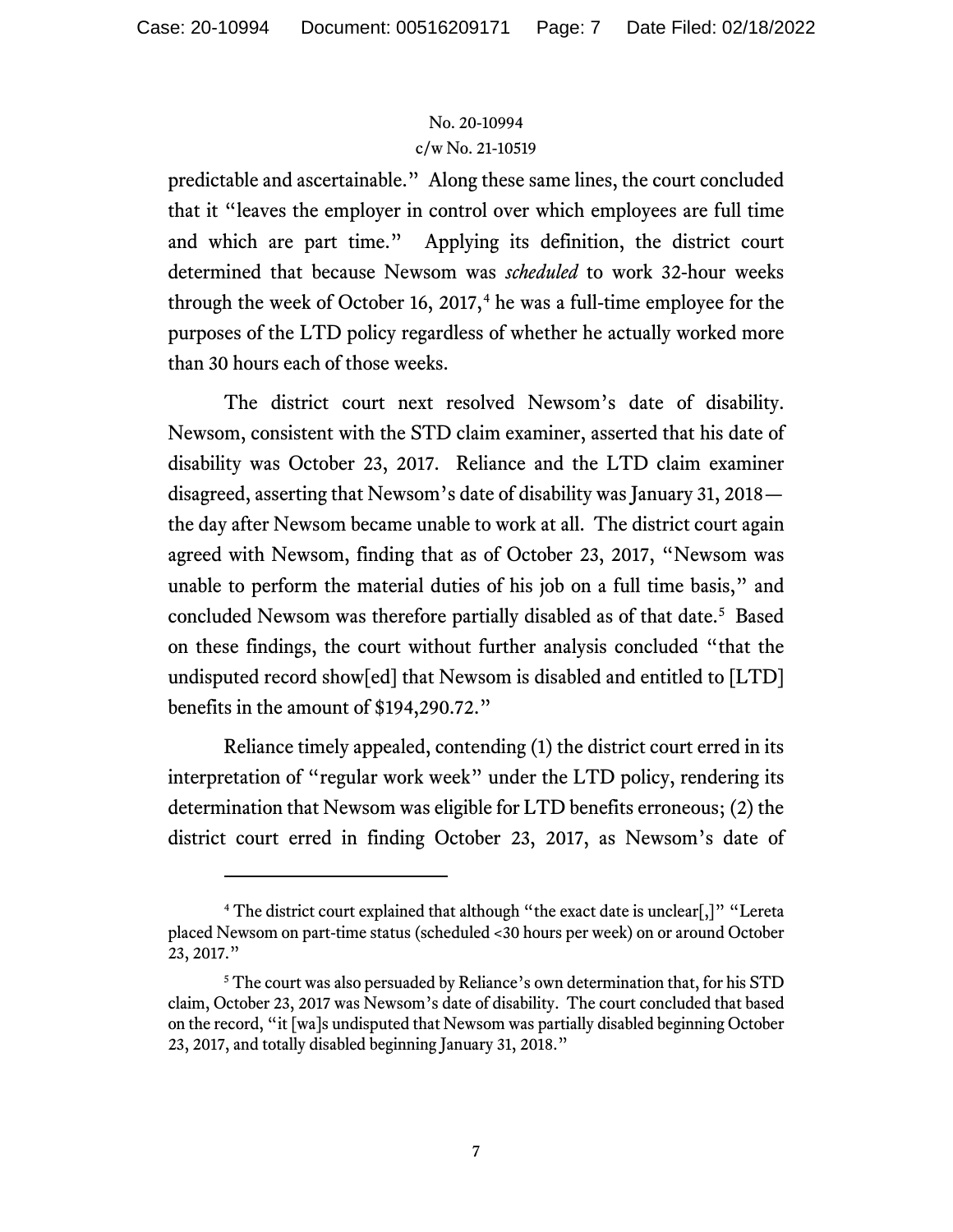disability; and (3) even if the district court was correct in finding that Newsom was eligible for benefits, it should have remanded the claim back to Reliance for an analysis of whether Newsom was disabled. We address these issues in turn.

### **II.**

We "review *de novo* a nondiscretionary denial of benefits challenged under ERISA, regardless of whether the denial is based on factual determinations or interpretation of the plan's language." *Miller v. Reliance Standard Life Ins. Co*., 999 F.3d 280, 283 (5th Cir. 2021). Notwithstanding, the parties disagree as to how we should review the district court's factual findings made after trial of Newsom's claim on the documentary record. Newsom asserts that under Federal Rule of Civil Procedure 52(a), the district court's findings "must not be set aside unless clearly erroneous." Reliance, on the other hand, asserts that there are no Fifth Circuit decisions that discuss the standard of this court's factual review since *Ariana M*., which overturned prior precedent and held that the district court should apply *de novo* review even "when [a plan administrator's] denial is based on a factual determination." *Ariana M. v. Humana Health Plan of Texas, Inc*., 884 F.3d 246, 256 (5th Cir. 2018) (en banc). Reliance also refers us to *Pike v. Hartford Life and Accident Insurance Co*., 368 F. Supp. 3d 1018 (E.D. Tex. 2019), a case that surveyed other circuits and applied *de novo* review of the ERISA claim in its entirety, including a factual review.But as Reliance's own brief concedes, *Ariana M*. refers to a district court's review of an administrator's factual findings, not to our review of the district court's factual findings. Accordingly, we will not set aside the district court's factual findings unless they are clearly erroneous. FED. R. CIV. P.  $52(a)(6)$ .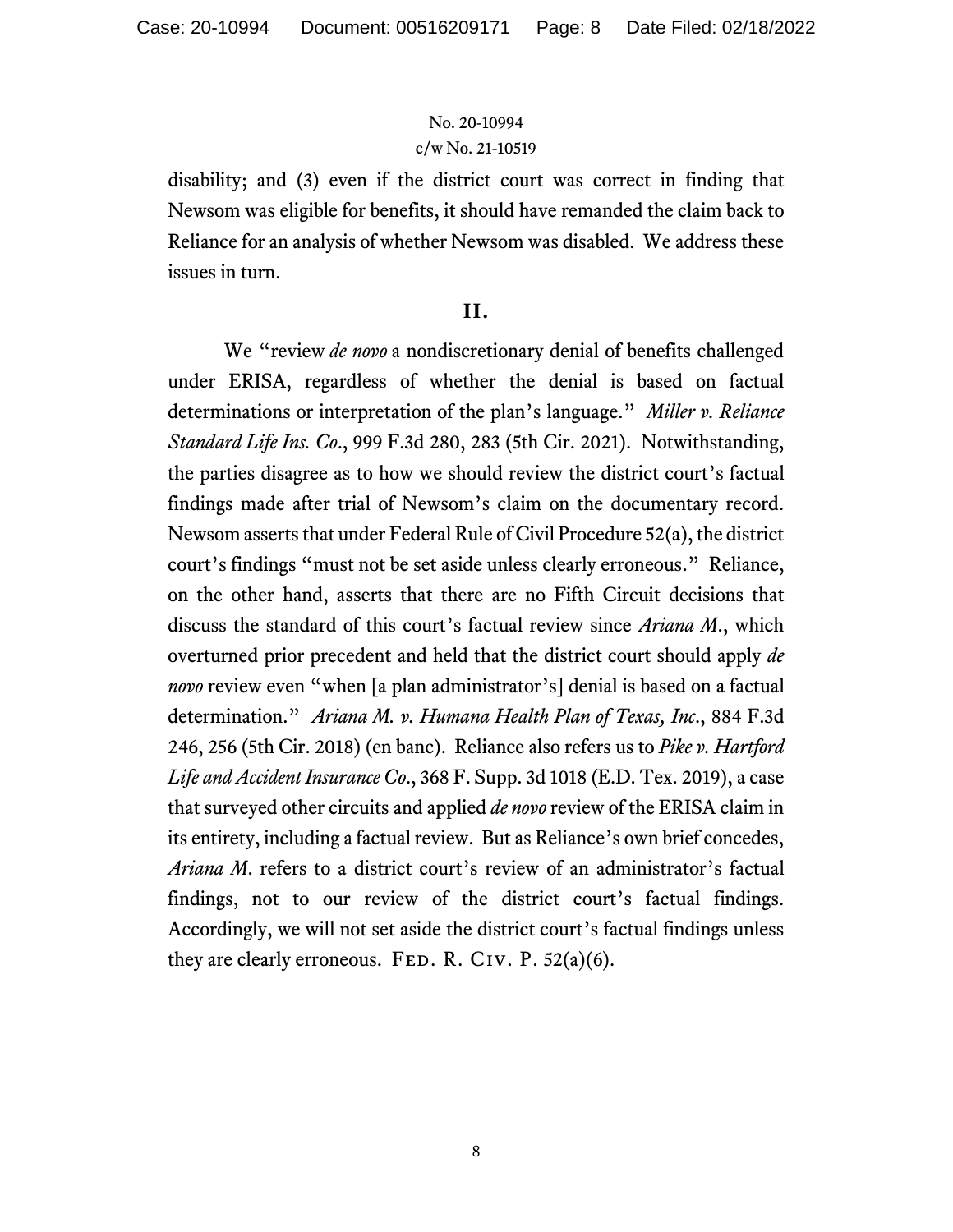# **III.**

### **A.**

Reliance first contends that the district court erred in its interpretation of "regular work week" under the LTD policy. We disagree. In fact, we need not tarry long on this question because this court effectively answered it in *Miller*, *see* 999 F.3d at 285.

"When construing ERISA plan provisions, courts are to give the language of an insurance contract its ordinary and generally accepted meaning if such a meaning exists." *Id.* at 283 (quoting *Green v. Life Ins. Co. of North America*, 754 F.3d 324, 331 (5th Cir. 2014)). "We apply the rule of *contra proferentem* to ambiguous terms—construing them strictly in favor of the insured—but '[o]nly if the plan terms remain ambiguous after applying ordinary principles of contract interpretation.'" *Id*. (quoting *Ramirez v. United of Omaha Life Ins. Co.*, 872 F.3d 721, 725 (5th Cir. 2017)).

In *Miller*, we reviewed the same Reliance policy language at issue here and agreed with the Sixth Circuit that the term "full time" and its reference to a "regular work week," as set forth in the policy's "eligible class" provision, is ambiguous and should thus be interpreted in favor of the insured pursuant to the rule of *contra proferentem*. *Id*. at 285; *see also Wallace v. Oakwood Healthcare, Inc.*, 954 F.3d 879, 894 (6th Cir. 2020) (construing Reliance's policy language). Following *Miller*, we again reject Reliance's assertion that "regular work week" has an unambiguous, narrow meaning: namely, the "hours actually worked." And, mindful of the rule that ambiguous language must be construed in favor of the insured, we conclude that the district court did not err by interpreting the term "full time" and its reference to a "regular work week" to mean the "scheduled work week" set by Lereta for Newsom.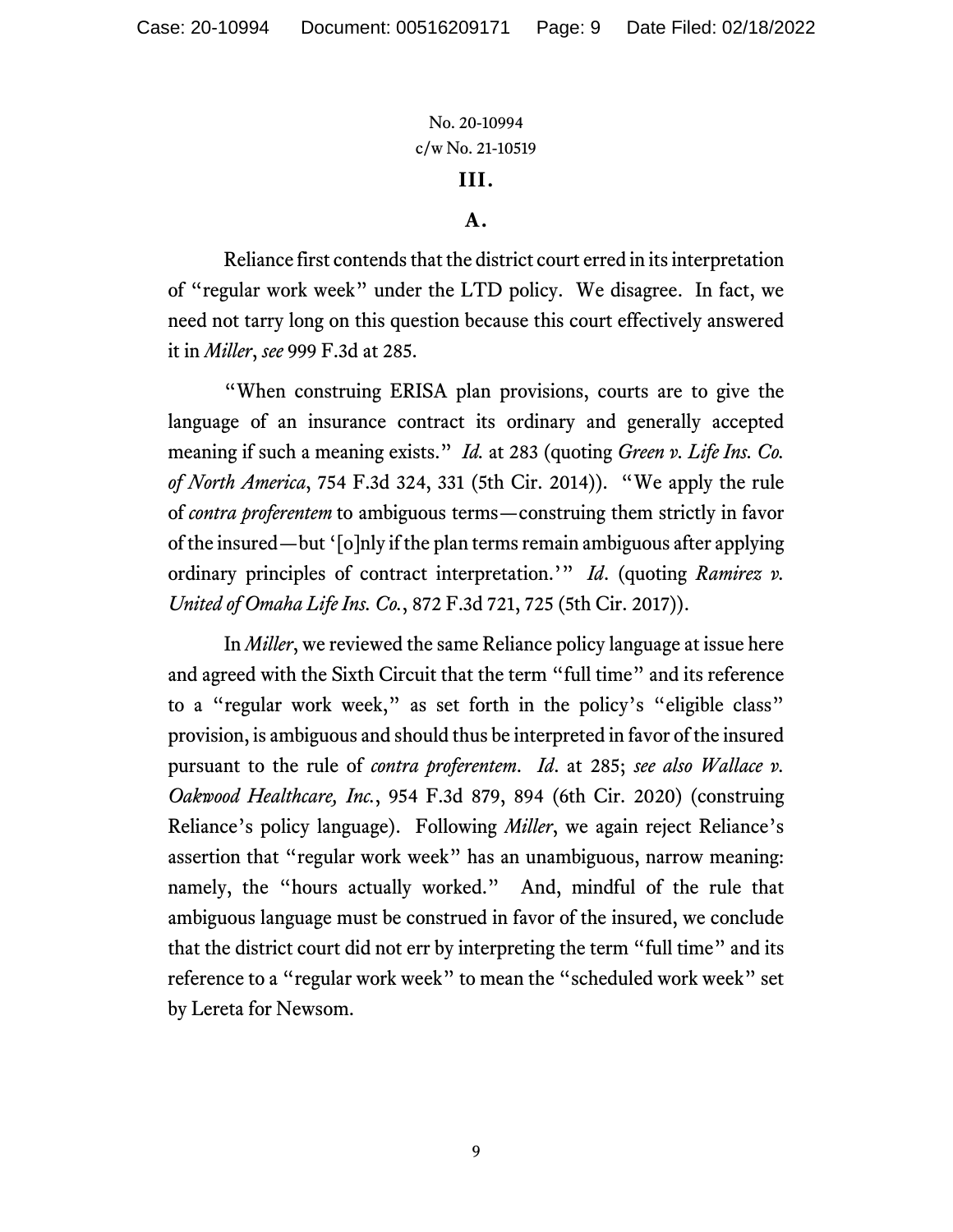#### **B.**

Likewise, the district court did not err in finding October 23, 2017, as Newsom's date of alleged disability. [6](#page-9-0) As discussed above, we review the district court's factual findings for clear error. FED. R. CIV. P.  $52(a)(6)$ . This is a high standard, meaning "[w]e will not conclude that a district court's finding of fact was clearly erroneous based only on our belief that, had [we] been sitting as the trier of fact, [we] would have weighed the evidence differently and made a different finding." *United States v. Rodriguez*, 630 F.3d 377, 380 (5th Cir. 2011) (internal quotation marks and citation omitted). We will only reverse "if a review of all the evidence leaves us with the definite and firm conviction that a mistake has been committed." *Id*. (internal quotation marks and citation omitted). Reviewing the record here, we are not left with such a conviction.

Based on the relevant policy definitions, quoted *supra* in Part I, the district court concluded that Newsom was Partially Disabled as of October 23, 2017, the date Lereta cut Newsom's hours to 28 hours per week, because he was unable to perform the "material duties" of his job on a "full-time basis." The court also concluded that the Elimination Period started on October 23, 2017, and that Newsom was thus Partially Disabled during the Elimination Period.<sup>[7](#page-9-1)</sup> Finally, the court concluded that Newsom had a

<span id="page-9-0"></span><sup>&</sup>lt;sup>6</sup> By reaching this conclusion, we are not agreeing or disagreeing with the district court that Newsom was disabled, as defined by the LTD policy; as discussed *infra*, we conclude that issue was not yet ripe for the court to decide. Nonetheless, determining the *date* of Newsom's alleged disability is necessary because it is intertwined with Newsom's eligibility determination.

<span id="page-9-1"></span><sup>7</sup> The policy defines "Elimination Period" as "a period of consecutive days of Total Disability, as shown on the Schedule of Benefits page, for which no benefit is payable. It begins on the first day of Total Disability." The Schedule of Benefits page provides that the Elimination Period for employees working outside of the State of California, such as Newsom, is "180 consecutive days of Total Disability."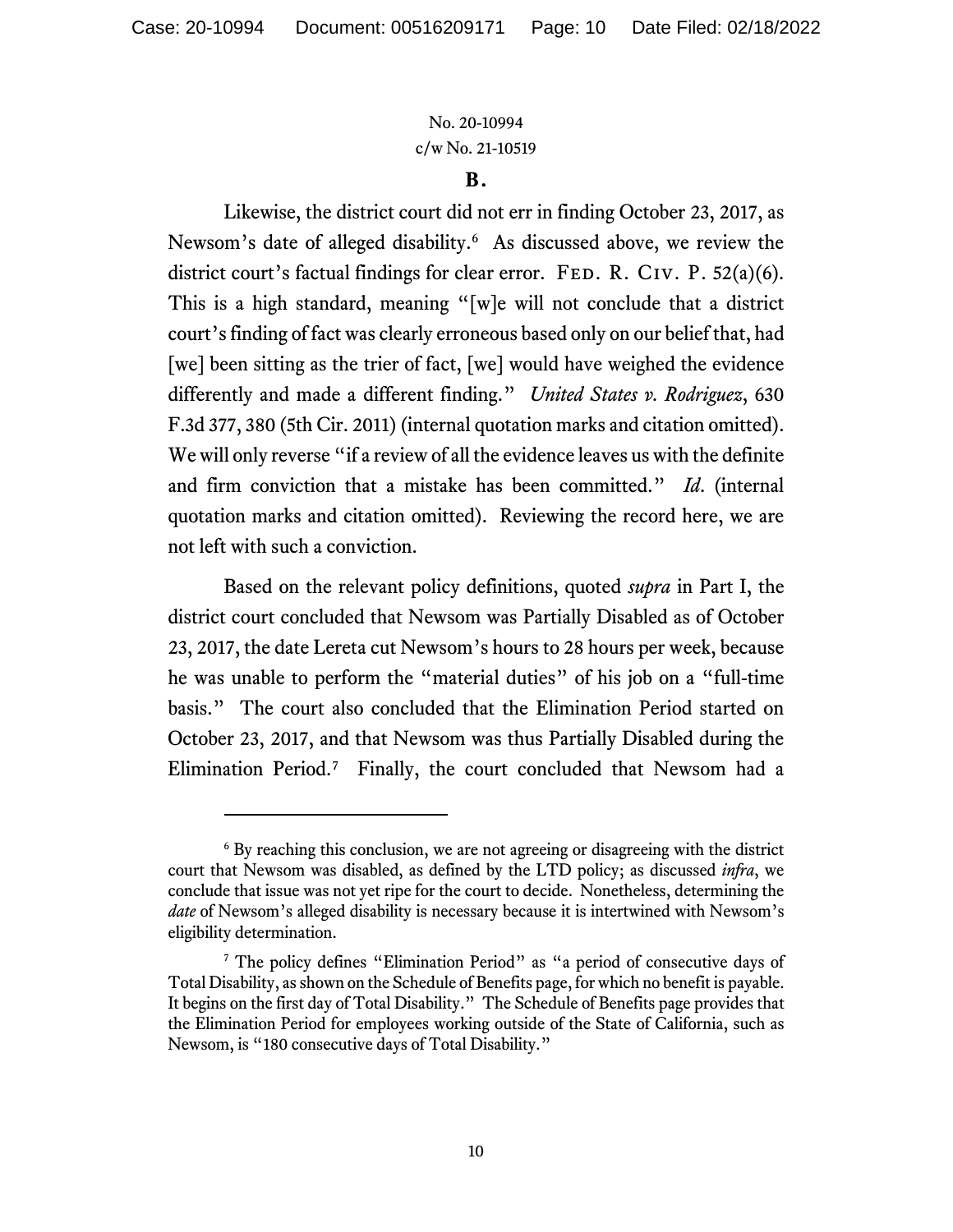Residual Disability, and therefore a Total Disability, as of October 23, 2017, making that date Newsom's date of alleged disability. The court noted that this finding was "consistent with Reliance's own determination in connection with Newsom's STD claim," which it found "very probative." In other words, the court viewed Newsom's alleged disability as progressive, not as two independent losses.

Reliance counters that its STD decision should have no bearing on the separate LTD decision. And in a somewhat circular argument, Reliance contends that Newsom's disability date could not be October 23, 2017, because his time records reflect that he worked 30 or more hours, i.e., full time, during a few subsequent weeks. But this contention again presumes that "regular work week" as used in Reliance's LTD policy means "hours actually worked." We rejected that contention above, and Reliance's argument fails in this instance for the same reasons. Regardless, accepting *arguendo* Reliance's position that the district court should not have considered the STD decision, the district court reached the same conclusion by applying the LTD policy language to the facts before it. We find no clear error in the district court's analysis.

### **C.**

Reliance last contends that even if the district court was correct in finding that Newsom was eligible for benefits, it should have remanded the claim for Reliance to develop a full factual record and make the initial decision on whether to award benefits, and in what amount. Newsom, on the other hand, contends that "[r]emand would amount to an impermissible 'second bite at the denial apple'" and was, and is, unnecessary due to the district court's *de novo*standard of review. We ultimately agree with Reliance that remand is necessary in this case.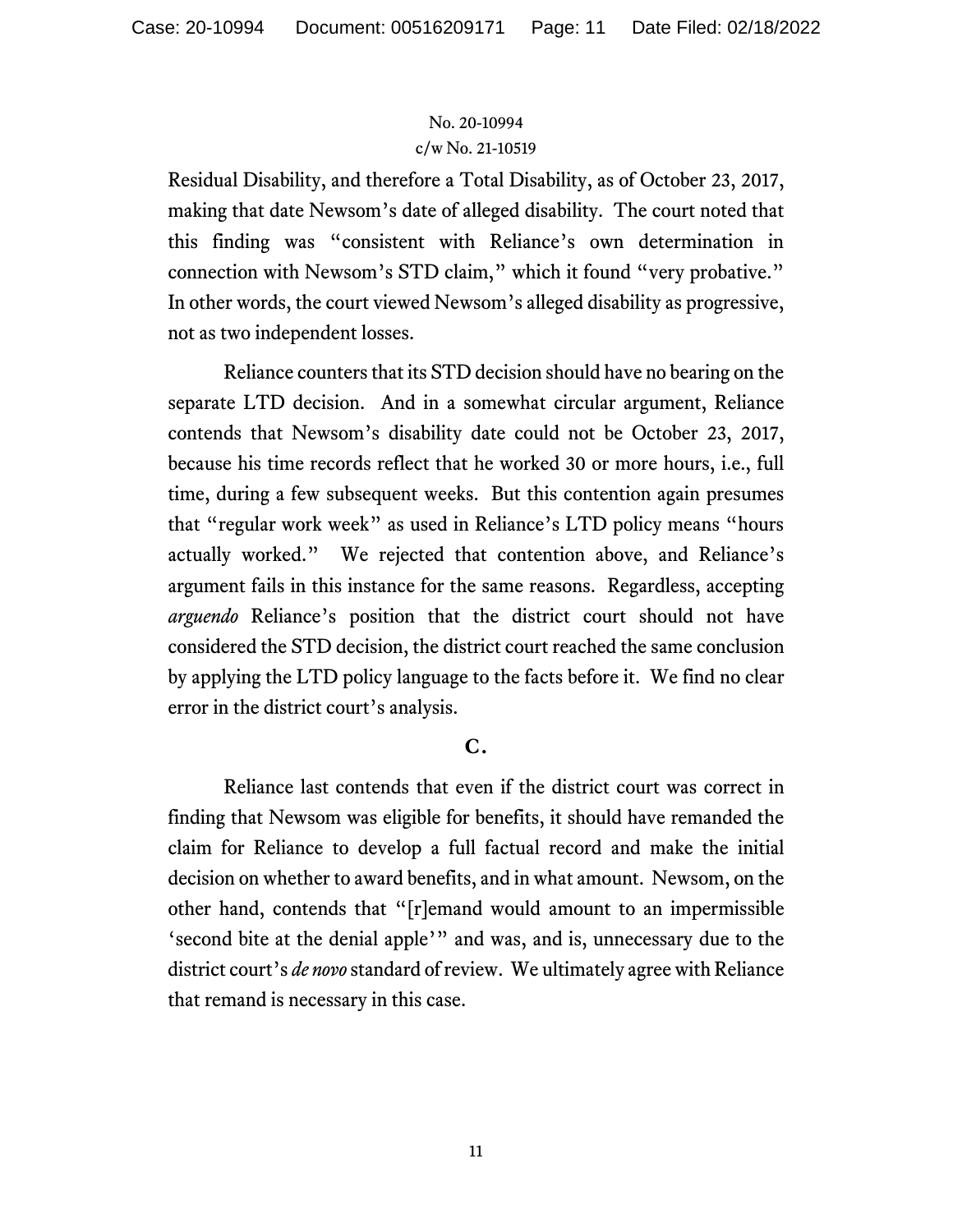Newsom primarily cites *Vega v. National Life Insurance Services, Inc*., 188 F.3d 287 (5th Cir. 1999) (en banc), *overruled on other grounds by Metro. Life Ins. Co. v. Glenn*, 554 U.S. 105 (2008), in support of his position that we should decline to order a remand to Reliance for further record development. In *Vega*, the court encouraged parties to make their record prior to coming to federal court and stated that "allow[ing] the administrator another opportunity to make a record discourages this effort." *Vega*, 188 F.3d at 302 n.13. However, *Vega*'s applicability to this case is more limited than Newsom's reading, as *Vega* itself suggests:

In some special circumstances a remand to the administrator for further consideration may be justified. [In *Vega*], however, the only issue in dispute was whether a material misrepresentation was made. [The *Vega* court] decline[d] to remand to the administrator *to allow him to make a more complete record on this point*.

*Id*. (emphasis added). Here, unlike in *Vega*, a remand to the administrator would not be to make "a more complete record" on whether Newsom was *eligible* for LTD benefits. Rather, a remand would be for a *merits determination* about Newsom's entitlement to LTD benefits—a separate issue, and one on which Reliance did not develop a record after finding Newsom ineligible for LTD benefits.<sup>[8](#page-11-0)</sup>

<span id="page-11-0"></span><sup>&</sup>lt;sup>8</sup> Newsom cites other cases for the general proposition that piecemeal litigation is discouraged. However, these cases are also distinguishable because, unlike the case at hand, they concern matters in which the plan administrators had previously addressed the grant or denial of benefits on the merits. That said, we are sympathetic to Newsom's concern that remand will prolong his wait for benefits, and we accordingly emphasize that the purpose of remanding his claim is *not* to relitigate Newsom's eligibility for LTD benefits. Instead, on remand Reliance should expeditiously evaluate the record as to the merits of Newsom's LTD benefits claim—i.e., as discussed *infra* above the line, Reliance should determine whether his inability to work resulted from "Injury or Sickness" as defined in the policy and award benefits as warranted. And consistent with our precedent,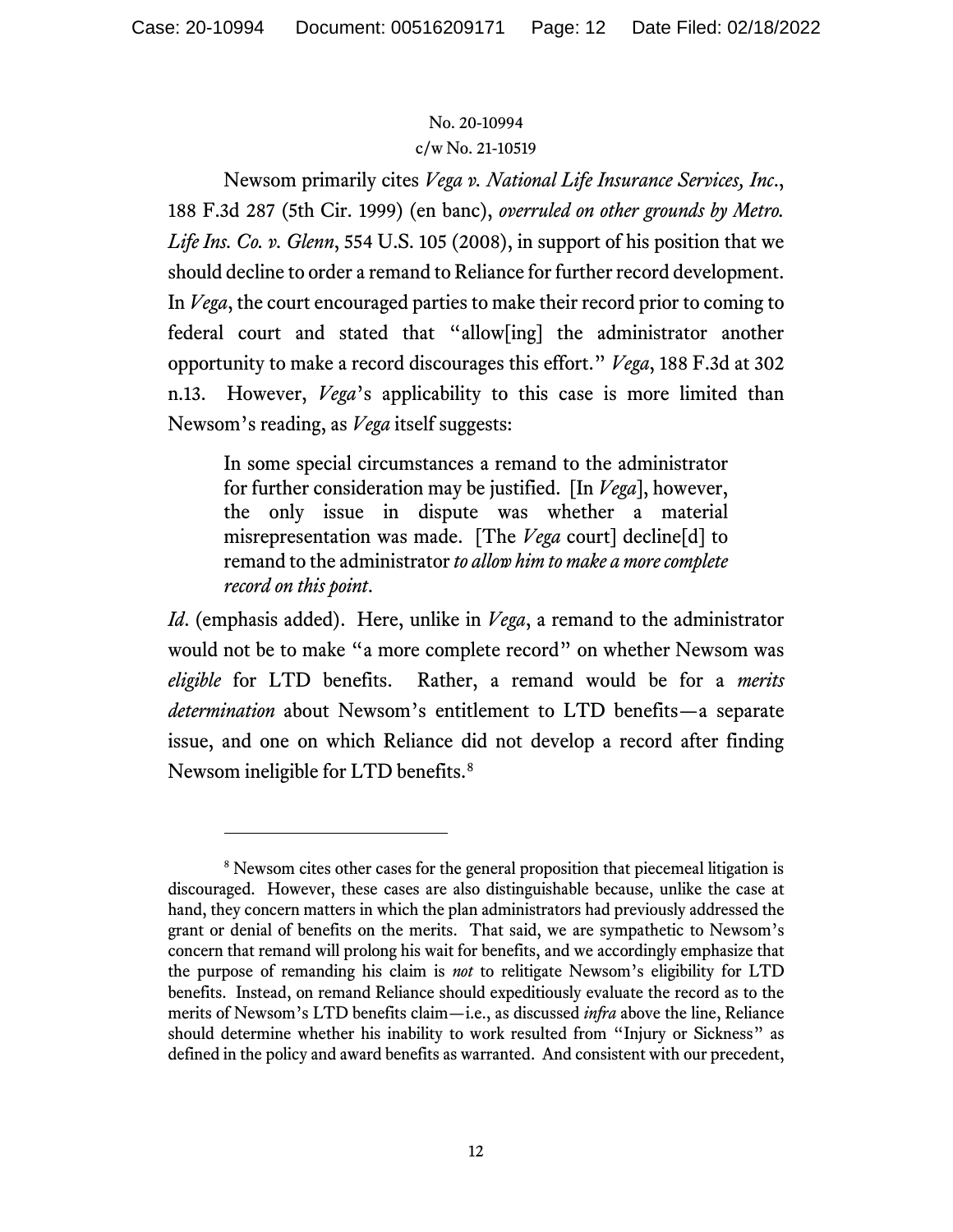### No. 20-10994

#### c/w No. 21-10519

*Schadler v. Anthem Life Insurance Co.*, 147 F.3d 388 (5th Cir. 1998), cited by Reliance, is more analogous to this case. In *Schadler*, the plan administrator initially denied the insured's claim based on coverage eligibility. 147 F.3d at 395. After the administrator retreated from its initial position that the insured lacked coverage, we instructed the district court to remand the case to the plan administrator "for the development of a full factual record and for the making of the decision on whether to grant or deny benefits . . . ." *Id*. at 398.

The distinction that keeps *Schadler* from simply settling this issue for Reliance, however, is that the plan in *Schadler* "vest[ed] the administrator with the discretion to interpret its terms[,]" such that the district court was required to review the administrator's decision for abuse of discretion. *Id*. at 394–95. Here, by contrast, we address a nondiscretionary plan, and the district court was required to review the administrator's decision *de novo*. *See Ariana M.*, 884 F.3d at 256. This is a notable distinction because the standard of review played at least some role in the *Schadler* court's decision to remand to the administrator. *See Schadler*, 147 F.3d at 398 ("Because Defendants denied that coverage ever existed until the matter was before the district court, the administrator never had occasion to exercise any discretion to interpret the terms of the Plan.").

According to Reliance, remand is nonetheless proper here because "the disability issue did not ripen into an apple ready to be bitten until after an initial finding of eligibility." Reliance offers *Pakovich v. Broadspire*, 535 F.3d 601 (7th Cir. 2008), as persuasive authority for its contention that

Reliance will only have one opportunity to make a disability determination on the merits. *Vega*, 188 F.3d at 302 n.13.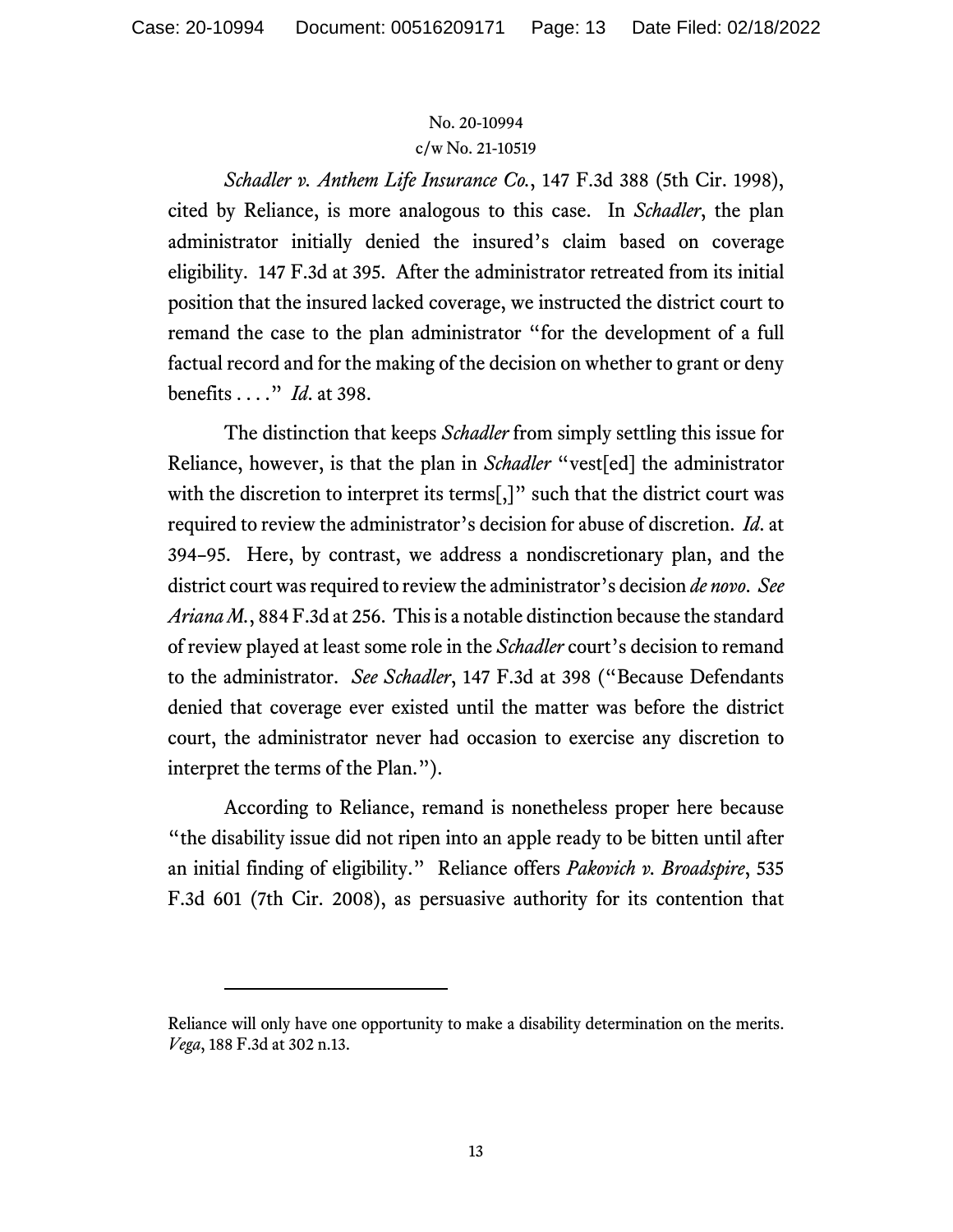remand is warranted "when the plan has not made a decision on an element of the claim." In *Pakovich*, the Seventh Circuit reasoned that

it is unnecessary for plans to hedge their bets on a possible reversal on appeal by requiring that, after a plan has already found that an employee does not qualify for disability benefits under the "own occupation" standard, it also must determine whether the employee is disabled from "any occupation."

*Id.* at 605. We find this reasoning persuasive.

The district court declined to follow *Pakovich*, reasoning that "[h]ere, the question before the Court—own occupation benefits—is the precise question Reliance decided at the administrative level, and this Court's review of that decision is de novo, not deferential." But the record indicates that Reliance only made an *eligibility* determination, namely that Newsom was not eligible for LTD benefits because he was not a full-time employee. Reliance did not further evaluate the record to reach the merits of Newsom's claim or otherwise make an alternative decision beyond its eligibility determination.[9](#page-13-0) This is a distinction that makes all the difference: Where the question for *eligibility* is whether Newsom was an "active, full time employee of LERETA, LLC," the question for determining *Total Disability* is whether Newsom "*as a result of an Injury or Sickness* . . . cannot perform the material duties of his ... Regular Occupation." (Emphasis added.) Indeed, the

<span id="page-13-0"></span><sup>&</sup>lt;sup>9</sup> Although the parties agreed to a trial upon submission of documentary evidence, the record is clear that Reliance's agreement was limited to trying Newsom's challenge to its decision regarding Newsom's eligibility for LTD benefits. In the district court, beginning with its answer to Newsom's complaint, Reliance framed its view of the scope of the trial: "no decision was made on whether Plaintiff was Totally Disabled because he was not eligible for coverage under the policy"; "Plaintiff's claim was denied due to lack of coverage and Reliance Standard was therefore not required to consider whether he was Totally Disabled under the [LTD] plan .... [O]nly in the event that coverage is established—which is denied, remand to Reliance Standard to consider the question of disability is necessary."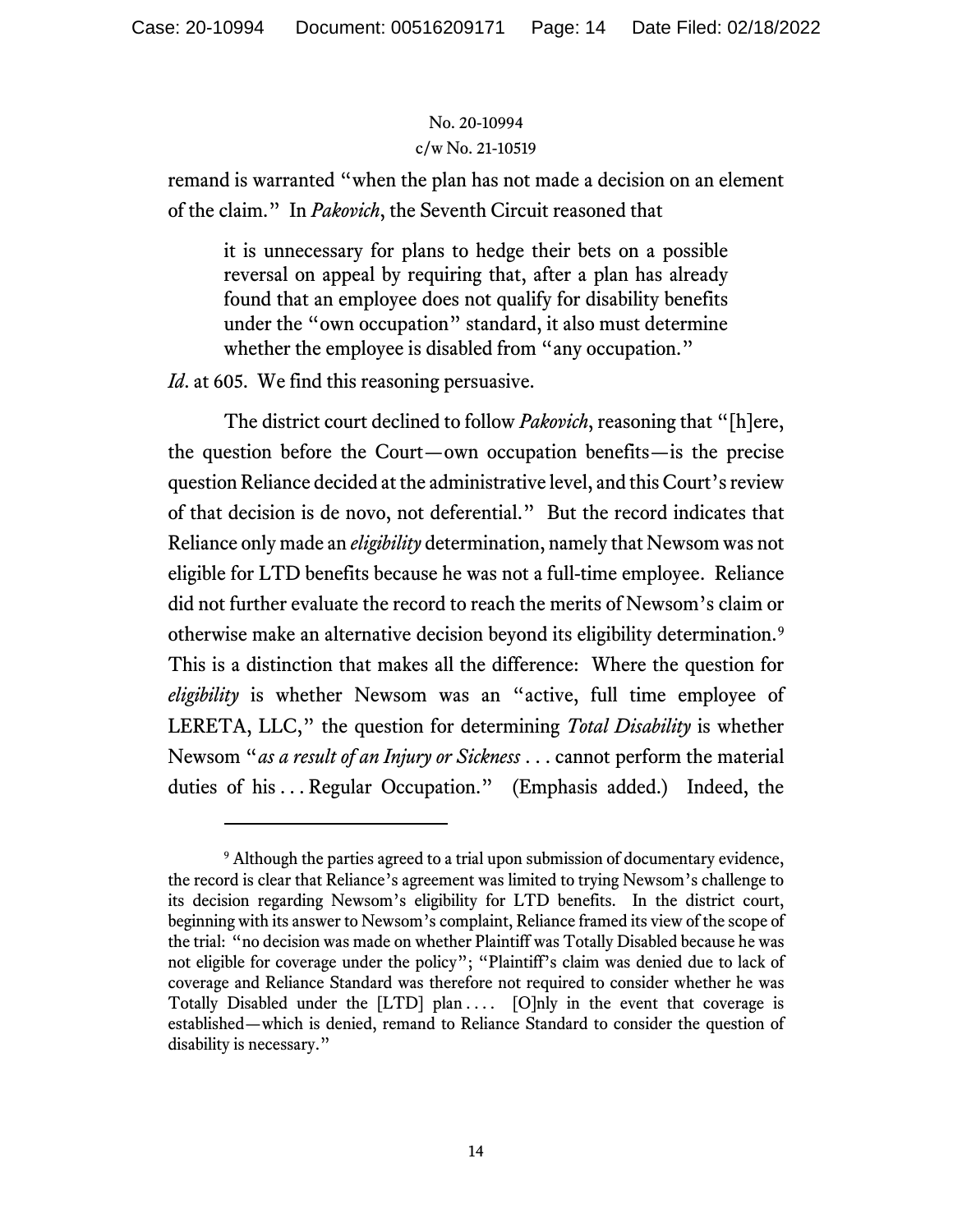district court did not connect Newsom's inability to work after October 23, 2017—which we agree gave rise to his eligibility for benefits—with his "injury" or "sickness" as required to support a conclusion that Newsom was disabled under the policy. Instead, the district court appears to have conflated the issues of eligibility and disability, which are in fact distinct.

This perhaps also explains why the district court summarily concluded "the undisputed record shows that Newsom is disabled and entitled to benefits in the amount of \$194,290.72." The court provided no explanation for how it reached the amount of disability that Newsom should be awarded beyond notating that "there is no evidence of any offset or reduction to which Reliance is entitled." In ERISA cases judicial review is limited to the administrative record, *Katherine P. v. Humana Health Plan, Inc*., 959 F.3d 206, 207–08 (5th Cir. 2020), and the record tried by the district court in this case was limited to Reliance's *eligibility* determination. Although that factual record contains medical records Newsom submitted during Reliance's evaluation of his claim, the merits evidence is at best incomplete and thus undermines the district court's benefits determination.

But even if that were not the case, the court's benefits determination does not fully square with the record. For example, the record reflects that Newsom's own treating physician indicated that Newsom was unable to work by the end of January 2018, but estimated that Newsom *could return to work by August 1, 2018*. This is not addressed in the district court's order. [10](#page-14-0) Further, although the district court did not state as much, the \$194,290.72

<span id="page-14-0"></span><sup>&</sup>lt;sup>10</sup> Along these same lines, the policy provides that other income benefits were to be subtracted from the "benefit amount payable" to the policy holder. But as noted in Reliance's briefing, "[t]wenty-four months of benefits would have ended on April 20, 2020, using the onset date selected by the district court." Because the administrative record closed on May 17, 2019, the district court could not have considered any potential offset or reduction in benefits occurring thereafter.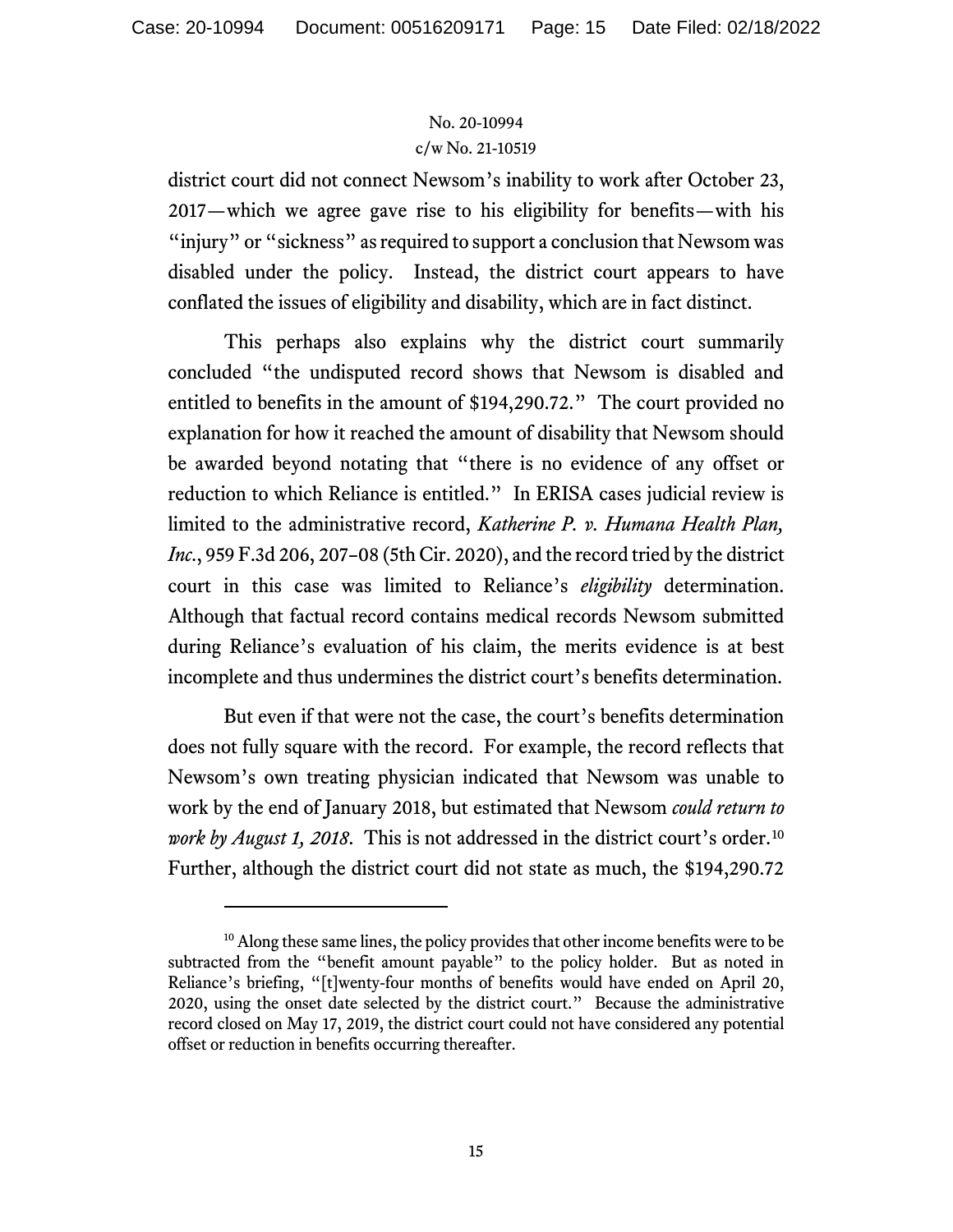awarded appears to equate to \$6,699.68 per month for 29 months (May 2018 to September 2020), presumably based on Newsom's calculation set forth in his trial briefing.<sup>11</sup> Assuming this is true, it conflicts with the policy provision that after a monthly benefit has been paid for 24 months, there must be a finding that "an Insured cannot perform the material duties of Any Occupation"; the district court expressly stated that it did "not address 'any occupation' disability and express[ed] no opinion regarding future benefits."

At the end of the day, however, squaring these circles is secondary to the question of whether Newsom was disabled "as a result of an Injury or Sickness" as defined by the LTD policy, and therefore entitled to LTD benefits. An administrative record answering these questions was simply not before the district court, irrespective of its *de novo* review. Once it determined that Newsom was not eligible for LTD benefits, Reliance stopped. Once the district court determined that Newsom was in fact eligible for LTD benefits, and the date on which his eligibility began, it should have stopped as well and remanded the case for Reliance to make the separate disability determination.

### **IV.**

As a final matter, Reliance separately appealed the district court's order entered April 26, 2021, granting Newsom's motion for attorney's fees, which was filed after this appeal was noticed. *See* Notice of Appeal, at 1, *Newsom v. Reliance Standard Life Ins.*, No. 21-10519, (May 20, 2021). The second appeal was dismissed by the Clerk on July 15, 2021, for failure to file a brief and record excerpts. Reliance filed a motion to reinstate its appeal of

<span id="page-15-0"></span><sup>&</sup>lt;sup>11</sup> Newsom alleged that he was owed a monthly LTD benefit of  $$6,699.68$  per month—60% of his \$11,166.13 monthly earnings. Newsom further alleged that the administrative record contained no evidence of income that would create an offset under the terms of the policy.